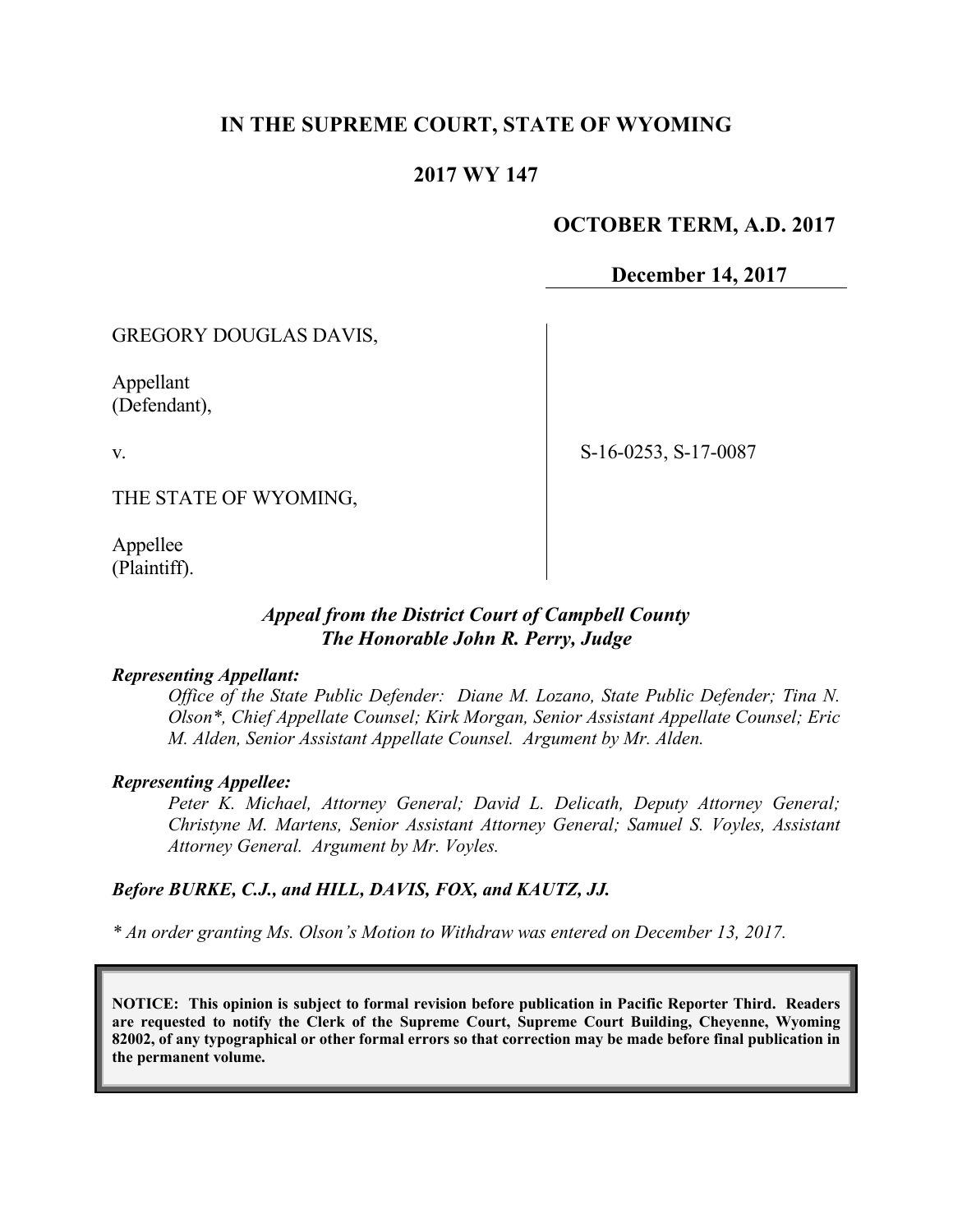### **BURKE, Chief Justice.**

[¶1] Appellant, Gregory Douglas Davis, challenges his conviction for strangulation of a household member, in violation of Wyo. Stat. Ann. § 6-2-509(a)(i). He contends he was denied a fair trial as a result of prosecutorial misconduct and that there was insufficient evidence to support his conviction. We affirm.

### *ISSUES*

[¶2] Appellant presents the following issues:

- 1. Did the prosecutor commit misconduct which denied Appellant his right to a fair trial?
- 2. Was the verdict supported by sufficient evidence that bodily injury resulted from reckless impeding of breathing or circulation?

## *FACTS*

[¶3] On June 1, 2015, Appellant asked his estranged wife, Jill Davis, to visit him for dinner before an upcoming operation on his foot. During the visit, Appellant became very emotional and stated that he loved Ms. Davis and couldn't go on without her. He asked for a hug, and she sat on his lap. He started to pull on her clothes and tried to undo her pants, but she told him to stop and asked him to release her. Appellant then became aggressive.

[¶4] Appellant threw Ms. Davis on the floor and tried to take off her clothes. He then let Ms. Davis up from the floor, and she grabbed her phone and car keys and tried to leave the house. Appellant ran after her, took her phone and keys, and wrestled her to the floor a second time. While on the floor, Appellant laid on top of Ms. Davis, grabbed her neck, and ripped off one of her earrings. She repeatedly told Appellant she could not breathe, and asked him to let go. During the struggle, Appellant tried to give Ms. Davis a hickey on her neck, and she scratched him with her fingernails and bit his arm. After Ms. Davis began to cry, Appellant finally let her up.

[¶5] Ms. Davis retrieved her keys and escaped from the house without stopping to get her shoes. She made a 911 call to the police as she was driving away. During the call, Ms. Davis stated she had been in an altercation with Appellant, and was concerned that he was suicidal. Just after midnight on June 2, 2015, Deputy Trevor Budd of the Campbell County Sheriff's Office was dispatched to Ms. Davis' residence.

[¶6] Ms. Davis told Deputy Budd that Appellant grabbed her neck during the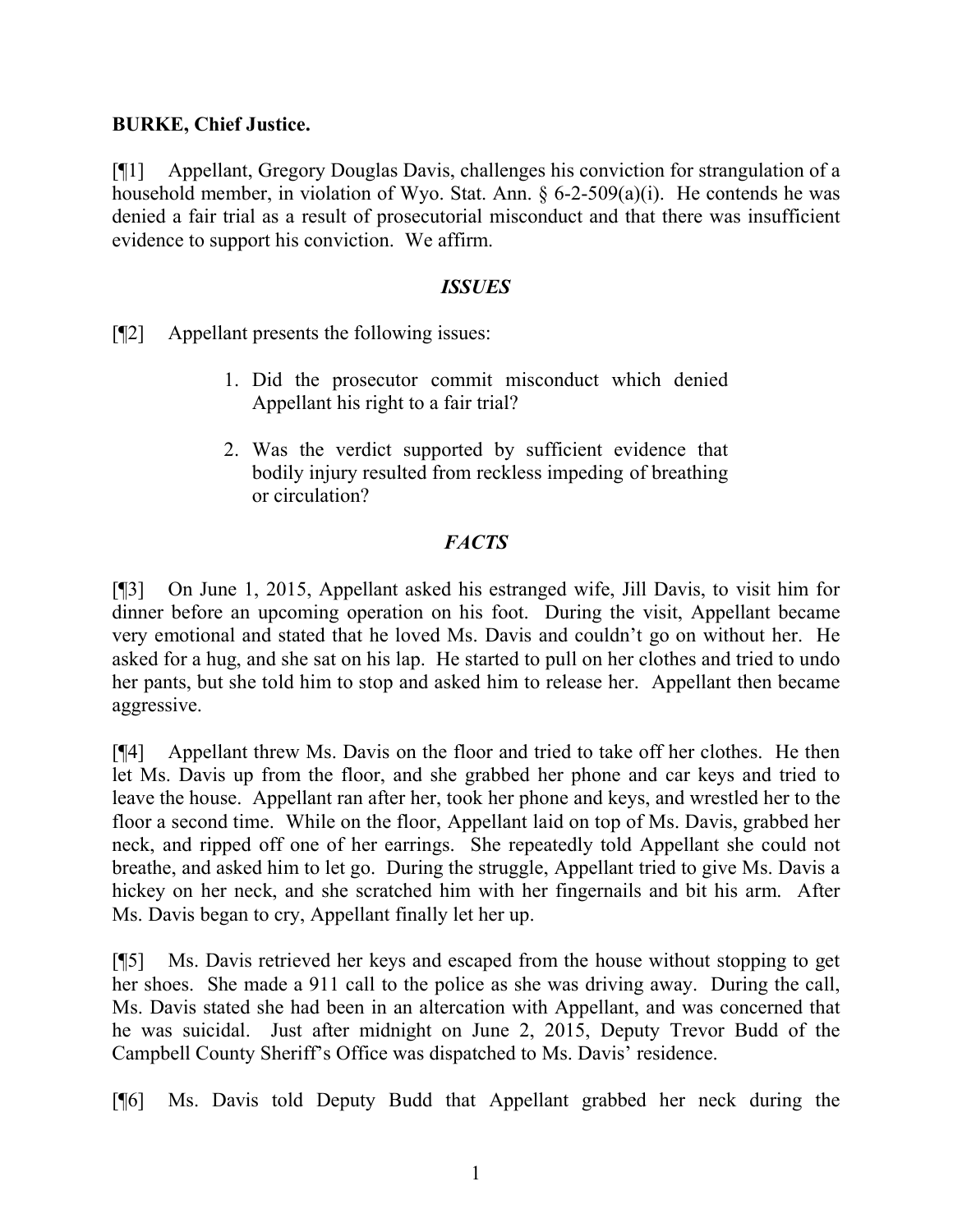altercation and that she couldn't breathe. Her voice was raspy, her pants were wet in the crotch, and she had red marks on her neck. In a written statement that recounted the events, Ms. Davis stated that "[Appellant] was grabbing my neck. My earring ripped out. I kept telling him I couldn't breathe. Please let go. I can't breathe. Get off me."

[¶7] After she spoke with Deputy Budd, Ms. Davis was evaluated by two emergency medical technicians. She told the EMTs that Appellant had assaulted and choked her, and that she had to fight to get away. She stated that she was unsure whether she lost consciousness during the altercation. The EMTs noted that Ms. Davis had bruising and petechiae<sup>1</sup> around her neck.

[¶8] Later in the day on June 2, 2015, Ms. Davis met with the prosecutor for the first time. The prosecutor explained that Appellant would be charged with strangulation, and Ms. Davis indicated that she had reservations about the term "strangulation." After she was instructed to go to the hospital for an evaluation, however, Ms. Davis reported to the admitting nurse that she had been assaulted and strangled. She also reported to the examining nurse that Appellant had choked her and that she had been unable to breathe. She stated that she had urine incontinence and was not sure whether she had lost consciousness. The examining nurse noted that Ms. Davis had a headache and had extensive petechiae around her neck and ears. The nurse concluded that Ms. Davis' symptoms were likely the result of strangulation.

[¶9] Ms. Davis was also evaluated by Dr. Daniela Gerard, an emergency room physician. Dr. Gerard concluded that Ms. Davis' symptoms indicated that it was very likely that she had been strangled. Based upon Ms. Davis' symptoms – including the probable loss of consciousness, her periods of amnesia, the petechiae around her neck, and her incontinence – as well as her statements that Appellant had grabbed her neck, Dr. Gerard diagnosed her with asphyxiation by strangulation.

[¶10] Ms. Davis met with the Sheriff's investigator, Kim Jones, for a taped interview on June 4, 2015. Ms. Davis told Ms. Jones that Appellant had grabbed her neck. Ms. Jones asked Ms. Davis "[i]s that when he strangled you the second time you went down?" Ms. Davis responded with an affirmative "uh-huh." Ms. Davis also stated, however, that she had told the prosecutor that Appellant "did not have his hands around my neck that I remember."

[¶11] Appellant was charged with strangulation of a household member in violation of Wyo. Stat. Ann. § 6-2-509(a)(i) (LexisNexis 2015). Prior to trial, Ms. Davis contacted the State and stated that she wanted an opportunity to reconcile with Appellant and did

 $\overline{a}$ 

 $1$  The EMT testified that petechiae are little red dots that appear on the skin as the result of burst capillaries, and are commonly caused by strangulation.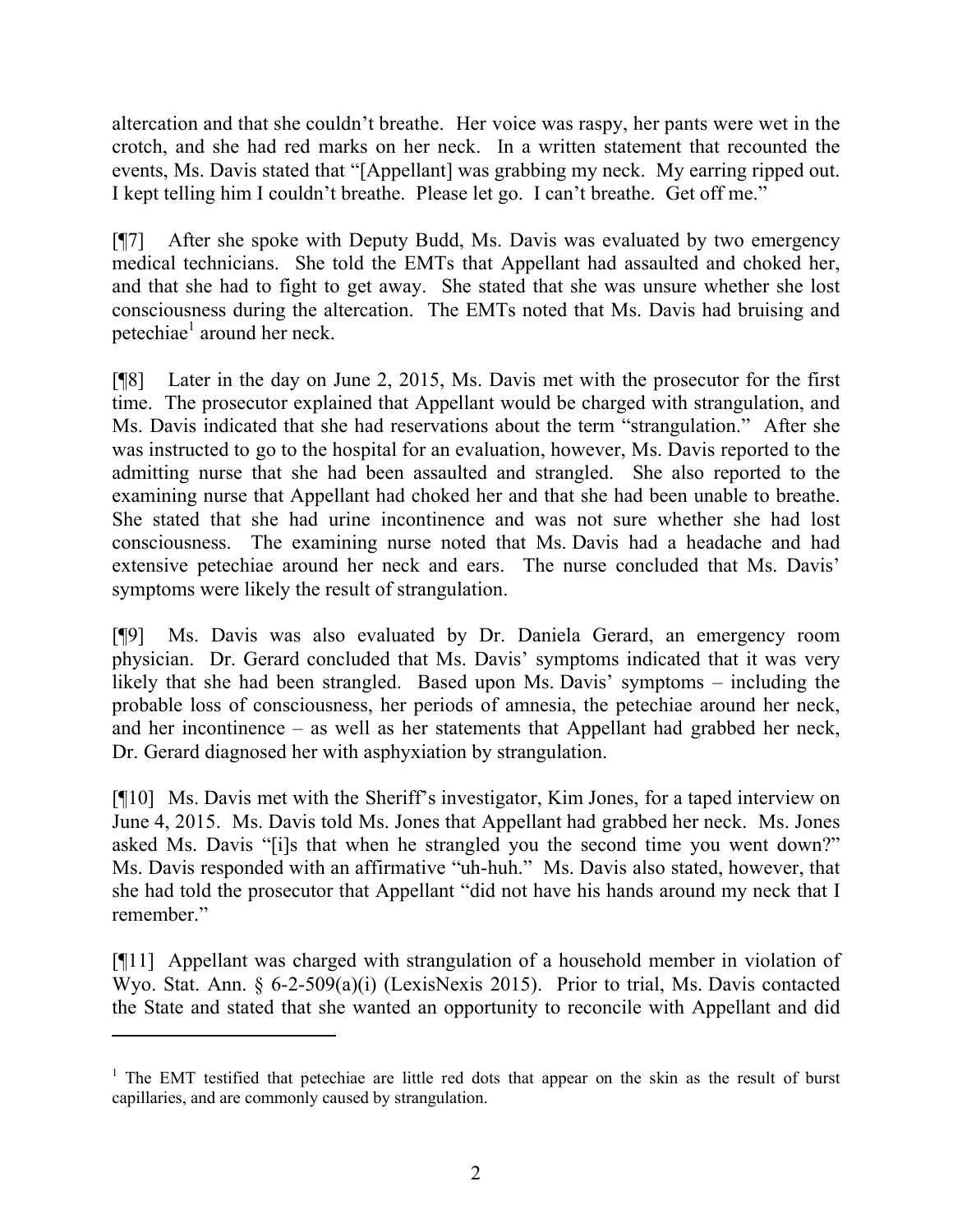not agree with the prosecutor's position in plea negotiations. Ms. Davis subsequently submitted an affidavit of non-cooperation that was drafted by Appellant's counsel. In a telephone message on December 7, 2015, she asked the State to drop the charges against Appellant. She met with the prosecutor on January 19, 2016, and minimized the physical altercation and changed the details she had provided to law enforcement and medical staff.

[¶12] The State subsequently filed a notice of intent to use Rule 404(b) evidence, stating that it planned to use evidence of other acts by Appellant to explain why Ms. Davis was minimizing the events of June 1, 2015, and changing some of the details from her earlier accounts to law enforcement and medical providers. It also sought to introduce evidence of Appellant's pretrial efforts to influence Ms. Davis' testimony. Appellant objected to the State's motion to introduce evidence under Rule 404(b) and requested a *Daubert*  hearing to determine the admissibility of the State's proposed expert testimony relating to the behavior of victims of domestic violence. The State also filed a motion to treat Ms. Davis as a hostile witness because she was no longer cooperating with the State.

[¶13] The court held a hearing on the proposed expert testimony, the proposed Rule 404(b) evidence, and the State's motion to treat Ms. Davis as a hostile witness. The court concluded that the expert testimony would be helpful to the jury and determined that the expert would be allowed to testify. However, it reserved ruling on the State's motion to treat Ms. Davis as a hostile witness until Ms. Davis took the stand at trial. 2 The court took the 404(b) matter under advisement and subsequently issued an order concluding that the State's evidence relating to Appellant's post-arraignment influence over the victim was admissible under Rule 404(b). However, it excluded evidence relating to Appellant's prior assaults against Ms. Davis.

[¶14] At trial, Ms. Davis testified during both direct and cross-examination that the first time she met with the prosecutor she told the prosecutor that she had not been strangled. On cross-examination, in response to questioning about the prosecutor's use of the term "strangulation" during her interview on June 2, Ms. Davis stated "I said that that's wrong, that this was never a strangulation. There was no strangulation." She also testified that she disagreed with the charges from the beginning of the case.

[¶15] After a five-day trial, the jury found Appellant guilty of recklessly causing bodily injury to Ms. Davis. The jury found that Appellant perpetrated the strangulation by impeding Ms. Davis' breathing and by impeding circulation of blood by applying pressure on her throat or neck. The district court imposed a prison sentence of two to

 $\overline{a}$ 

 $2$  The district court stated that "the Court really can't tell in these contexts whether the witness is going to be hostile until the witness takes the stand and until the Court can hear the responses and watch the demeanor. So I'm going to reserve ruling on this motion until that happens."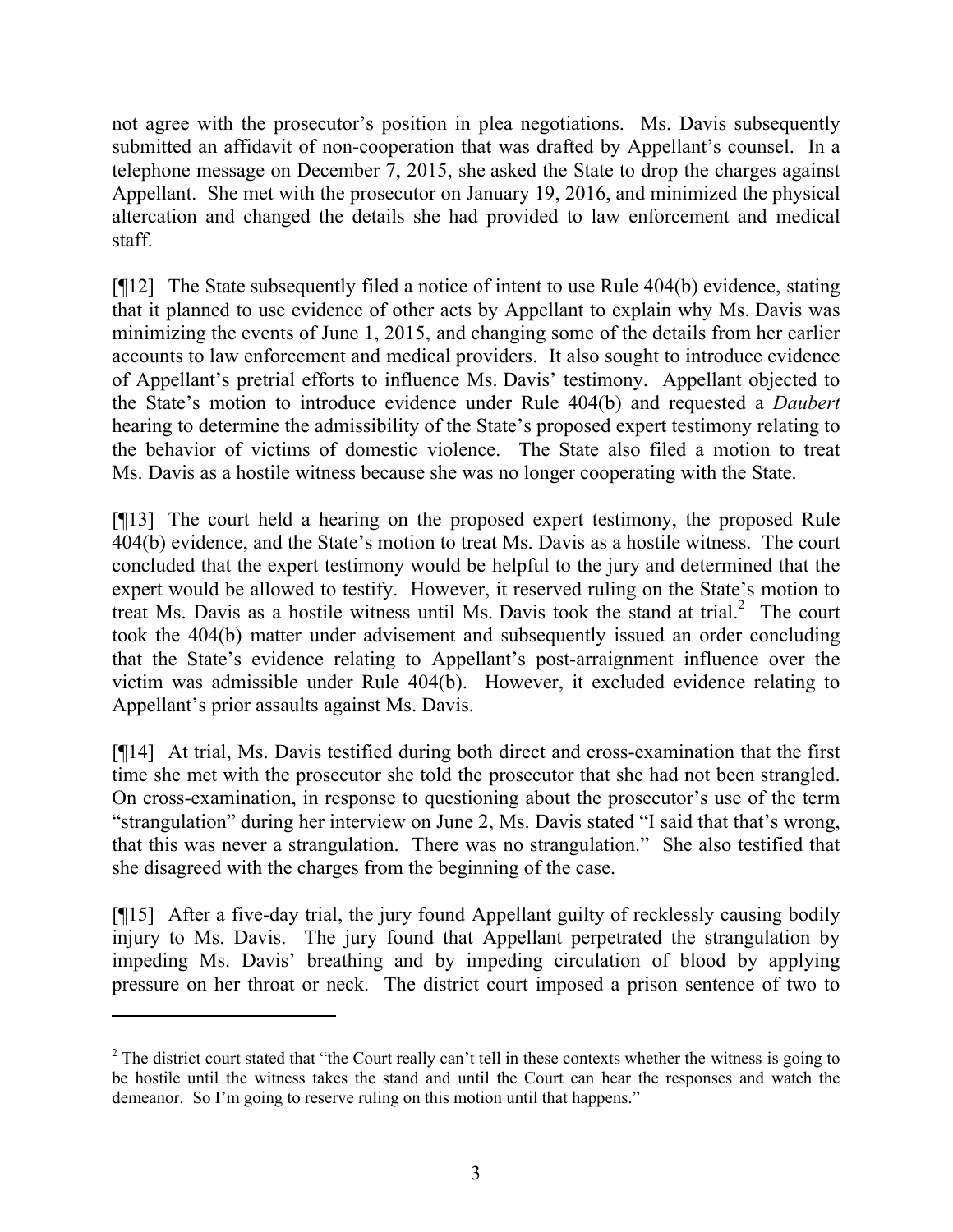four years.

[¶16] On April 20, 2016, Appellant filed a motion for a new trial based upon Ms. Davis' testimony that Appellant had not grabbed her neck. The district court denied the motion. Appellant filed a notice of appeal, and that case was docketed as Case No. S-16-0253. On December 29, 2016, Appellant filed a second motion for a new trial, and this Court stayed the proceedings in Case No. S-16-0253 to allow the district court to address that motion. Appellant's second motion for a new trial asserted that the State failed to disclose during discovery that Ms. Davis had told the prosecutor on June 2 that Appellant had not strangled her.

[¶17] At the hearing on Appellant's motion, the prosecutor stated that, at the June 2 meeting, Ms. Davis indicated that she disagreed with the term strangulation "because she envisioned it as hands on neck versus a chokehold that she demonstrated on the video when speaking with Ms. Jones." Following the hearing, the court denied Appellant's motion. The court's order states:

> During the June 4, 2015 interview with Investigator Kim Jones of the Campbell County Sheriff's Department, Jill Davis stated that she disagreed with the term "strangulation." Further, she stated that she had told the prosecution that she disagreed with the term "strangulation" when she had spoken with them previously. The video recording of the victim interview with Kim Jones was provided to the defense on September 4, 2015. Such was also discussed during the *Daubert* hearing conducted on February 11, 2016. Additionally, [defense counsel] cross-examined Ms. Davis during the trial regarding her statements to the prosecution on June 2 that she had argued with them about Mr. Davis not having had his hands around her neck.

> The court finds that the State provided the complainedof exculpatory evidence to the defense in compliance with the requirements of *Brady v. Maryland*.

Appellant appealed the denial of his motion for a new trial, and that case was docketed as Case No. S-17-0087. We consolidated the appeals for purposes of briefing and decision.

## *DISCUSSION*

## **I. Prosecutorial Misconduct**

[¶18] In his first issue, Appellant contends the prosecutor committed misconduct by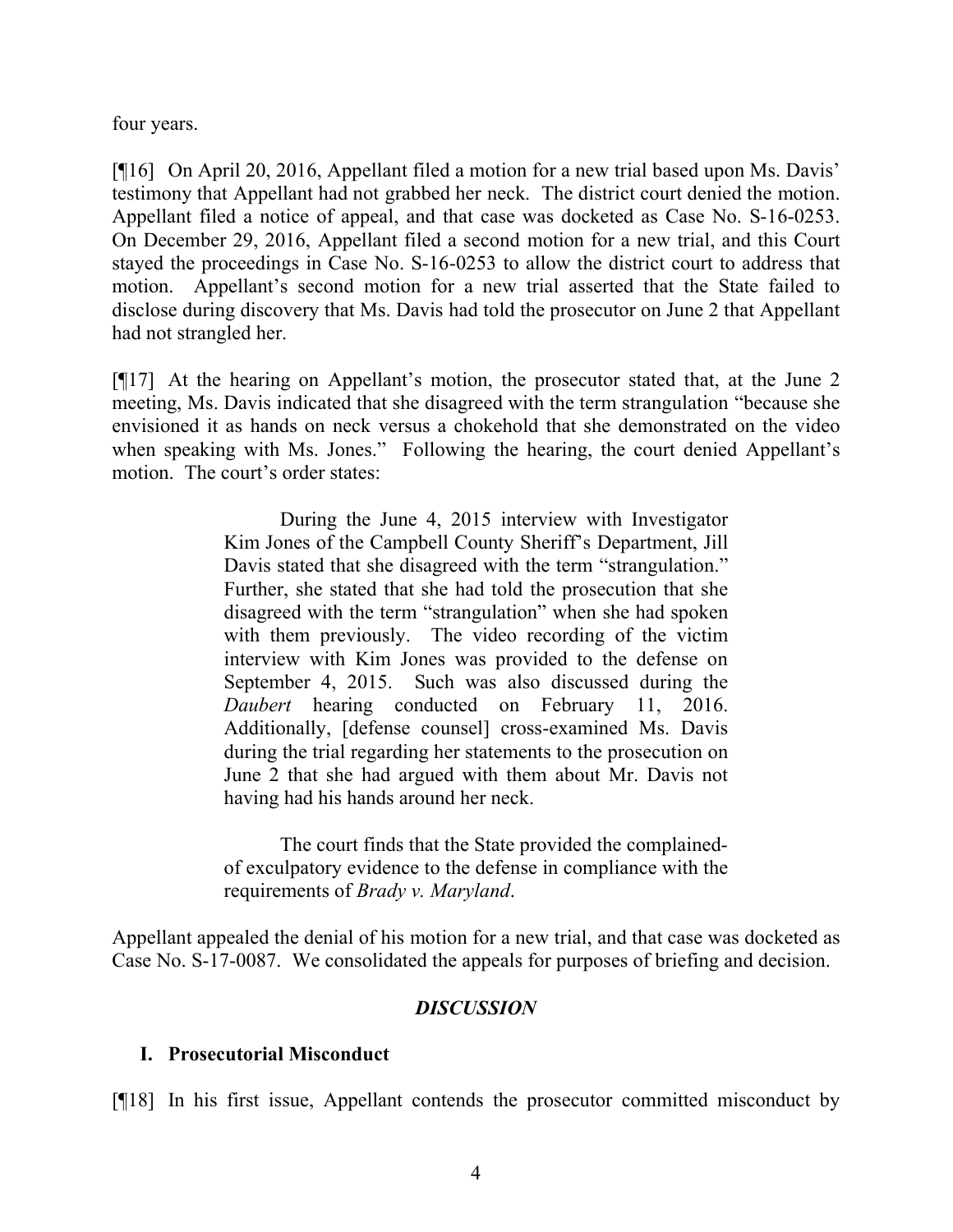withholding exculpatory information from the defense. He also claims that the prosecutor's failure to disclose exculpatory evidence allowed the prosecutor to misrepresent facts to the court and hold herself out as a witness contradicting Ms. Davis' testimony regarding her statements to law enforcement. Because Appellant alleges a violation of his constitutional rights, our review is *de novo*:

> We generally review a district court's denial of a motion for a new trial for abuse of discretion. *Hicks v. State*, 2008 WY 83, ¶ 30, 187 P.3d 877, 883 (Wyo. 2008). However, an improper suppression of exculpatory evidence violates a defendant's constitutional right to due process, and constitutional issues are usually subject to *de novo* review. *Id.* Accordingly, we will review *de novo* the district court's decision to deny [the appellant's] motion for a new trial on the grounds that the State improperly suppressed exculpatory evidence. *Id.*

*Lawson v. State*, 2010 WY 145, ¶ 19, 242 P.3d 993, 1000 (Wyo. 2010).

[¶19] The right to a fair trial is guaranteed by the Due Process Clause of the Fourteenth Amendment. *Lawson*, ¶ 20, 242 P.3d at 1000. As set forth in *Brady v. Maryland*, 373 U.S. 83, 87, 83 S.Ct. 1194, 1196–97, 10 L.Ed.2d 215 (1963), the suppression by the prosecution of evidence favorable to a defendant and material to his guilt violates due process. As we noted in *Lawson*:

> "The right to a fair trial, guaranteed to state criminal defendants by the Due Process Clause of the Fourteenth Amendment, imposes on States certain duties consistent with their sovereign obligation to ensure 'that justice shall be done' in all criminal prosecutions." *Cone v. Bell*, 556 U.S. 449, 451, 129 S.Ct. 1769, 1772, 173 L.Ed.2d 701 (2009), citing *United States v. Agurs*, 427 U.S. 97, 111, 96 S.Ct. 2392, 49 L.Ed.2d 342 (1976). The suppression by the prosecution of evidence favorable to a defendant and material to his guilt violates due process. *Hicks*, ¶ 31, 187 P.3d at 883, citing *Brady v. Maryland*, 373 U.S. 83, 87, 83 S.Ct. 1194, 1196–97, 10 L.Ed.2d 215 (1963). This is true irrespective of whether the prosecution acted in good or bad faith in suppressing the evidence. *Chauncey v. State*, 2006 WY 18, ¶ 12, 127 P.3d 18, 21 (Wyo. 2006), citing *United States v. Bagley*, 473 U.S. 667, 675, 105 S.Ct. 3375, 3380, 87 L.Ed.2d 481 (1985). The rule exists to "ensure that a miscarriage of justice does not occur." [*Bagley*, 473 U.S. at 675, 105 S.Ct. at 3379−80].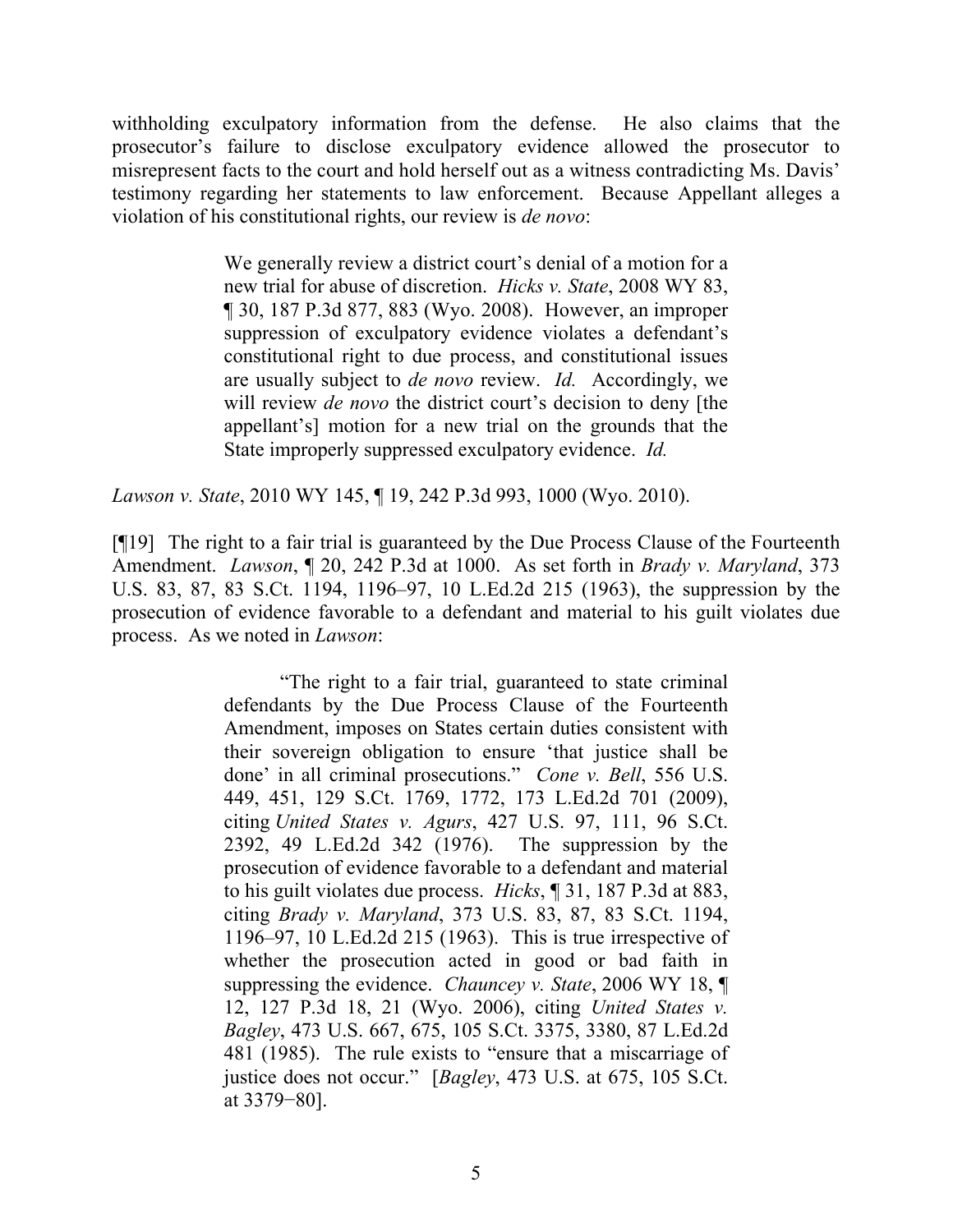In order to establish a *Brady* violation, a defendant must demonstrate that the prosecution suppressed evidence, the evidence was favorable to the defendant, and the evidence was material. *Id. . . .* 

Evidence is material under *Brady* only when a reasonable probability exists that the result of the proceeding would have been different had the evidence been disclosed. *Bagley*, 473 U.S. at 682, 105 S.Ct. at 3383; *Thomas v. State*, 2006 WY 34, ¶ 15, 131 P.3d 348, 353 (Wyo. 2006). A reasonable probability is a probability sufficient to undermine confidence in the outcome of the trial. *Id.*

*Lawson*, ¶¶ 20–22, 242 P.3d at 1000.

[¶20] Appellant contends that the State withheld exculpatory information from the defense in violation of *Brady v. Maryland.* He claims the State did not disclose the fact that, on the morning of June 2, after speaking with law enforcement, Ms. Davis met with the prosecutor and indicated her disagreement with the strangulation charge. The record does not support Appellant's contention.

[¶21] On September 4, 2015, six months prior to trial, the State provided a video recording of the interview with Ms. Davis conducted by Investigator Kim Jones on June 4, 2015. In that video, Ms. Davis made reference to her previous meeting with the prosecutor, and indicated that she had disputed the prosecutor's characterization of the events as a strangulation:

> I sat and argued with them yesterday. I'm like, "He did not have his hands around my neck that I remember. I do not." They're like, "It doesn't matter, being held down, being pushed, being," I was against the floor and carpet so much that I couldn't, I couldn't even turn my head. I couldn't even.

Moreover, at trial, defense counsel cross-examined Ms. Davis about her meeting with the prosecutor on June 2. Ms. Davis testified as follows:

[DEFENSE COUNSEL:] What did you tell [the prosecutor]?

[MS. DAVIS:] I said that that's wrong, that this was never a strangulation. There was no strangulation.

. . .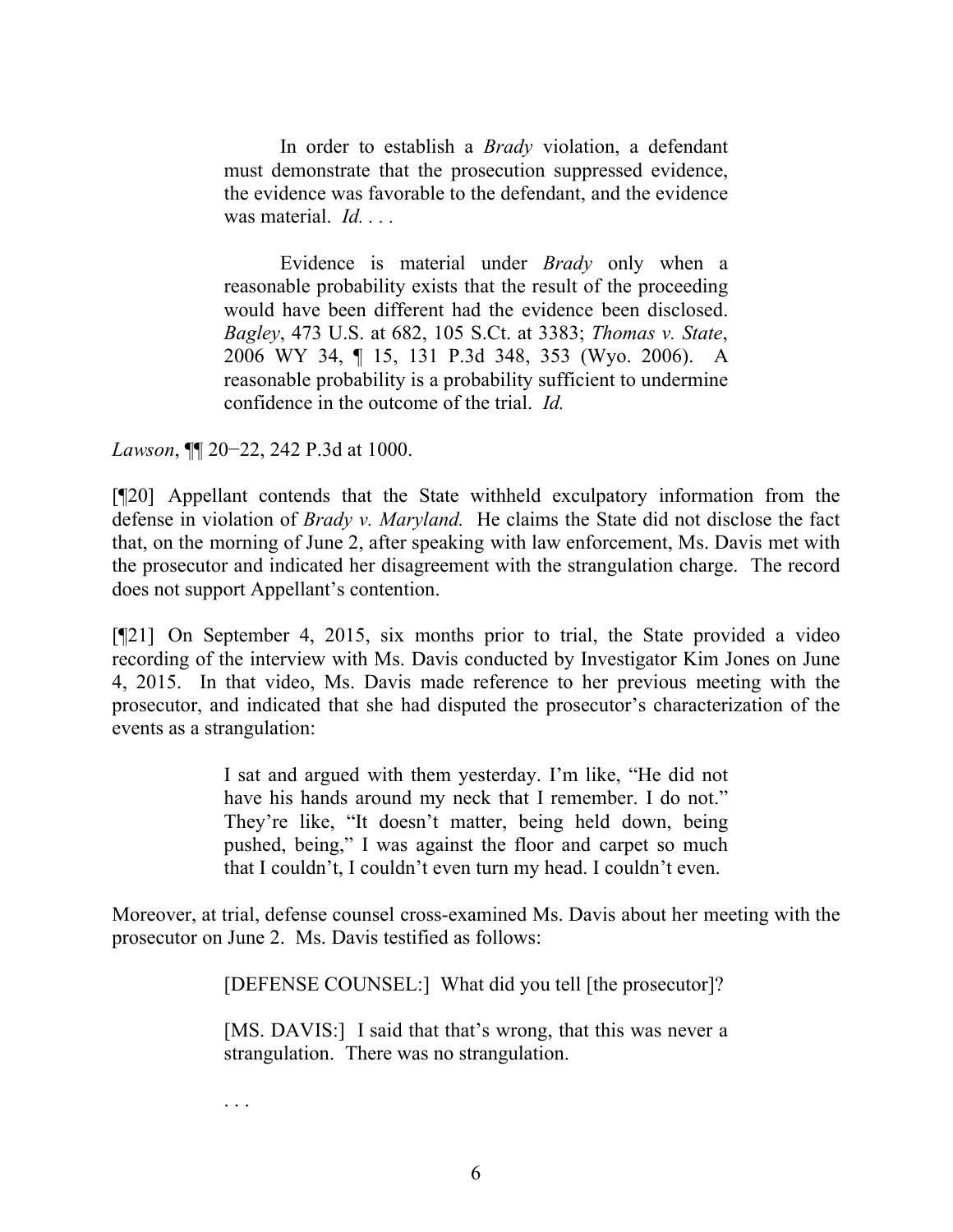[DEFENSE COUNSEL:] So it sounds like from the get-go you were telling them that you weren't strangled.

[MS. DAVIS:] Correct.

Defense counsel read Ms. Davis the above quote from the June 4 interview, and Ms. Davis clarified that she was referring to her earlier conversation with the prosecutor.

[¶22] The record clearly indicates that the defense was made aware of the prosecutor's initial conversation with Ms. Davis by disclosure of the video recording of Ms. Davis' June 4 interview. Further, the evidence alleged to have been suppressed was introduced at trial, and Ms. Davis was cross-examined about that evidence. There was no *Brady* violation.

> As long as disclosure is made before it is too late for the defendant to make use of the evidence, due process is satisfied. [*Whitney v. State*, 2004 WY 118, ¶ 58, 99 P.3d 457, 476 (Wyo. 2004).] *Brady* is not violated when the material is available to the defendant during trial. *Id.* The essence of *Brady* is the discovery of information *after the trial*, which was known to the prosecution but unknown to the defense during the trial. *United States v. Agurs*, 427 U.S. 97, 103, 96 S.Ct. 2392, 49 L.Ed.2d 342 (1976). Thus, where exculpatory evidence is discovered during the trial and defense counsel has the opportunity to use it in cross-examination, closing argument, or other parts of the defense case, courts generally do not find a due process violation. *United States v. Scarborough*, 128 F.3d 1373, 1376 (10th Cir. 1997); *Young v. State*, 849 P.2d 754, 765 (Wyo. 1993).

*Thomas v. State*, 2006 WY 34, ¶ 16, 131 P.3d 348, 353 (Wyo. 2006) (emphasis in original); *see also Kovach v. State*, 2013 WY 46, ¶ 21, 299 P.3d 97, 104 (Wyo. 2013).

[¶23] In addition, Appellant contends that the prosecutor's failure to disclose the June 2 meeting allowed the State to represent, improperly, that Ms. Davis was a recanting witness and had changed her prior story at trial. He also contends that the prosecutor committed misconduct by holding herself out as a witness. As Appellant explains, "When [Ms.] Davis testified that she had told [the prosecutor] directly and personally on June 2, 2015, that there had been no strangulation in the incident, [the prosecutor] did not acknowledge that this was true. She said nothing at all and kept on asserting that [Ms.] Davis had changed her story."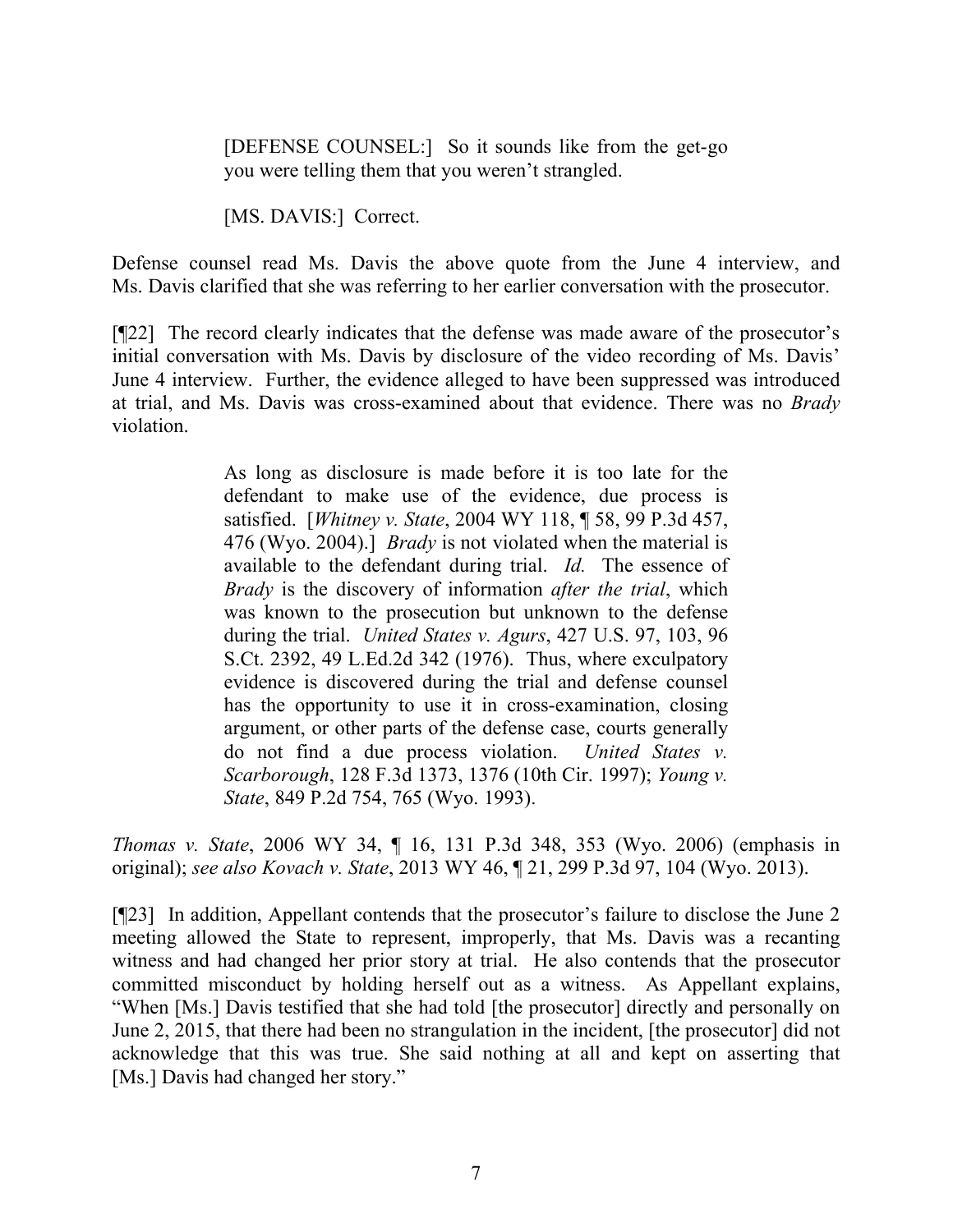[¶24] For two reasons, we find these additional contentions unpersuasive. First, both are founded on Appellant's basic claim that the prosecution failed to disclose the June 2 meeting with Ms. Davis. We have already concluded, however, that the prosecution adequately disclosed the substance of the June 2 meeting to Appellant.

[¶25] Second, both additional contentions focus on the notion that the prosecution improperly characterized and treated Ms. Davis as a recanting witness who changed her story. But the record demonstrates that Ms. Davis did, in fact, make numerous pretrial statements that were inconsistent with her trial testimony that Appellant did not grab her neck or put his arm around her neck. She told the officer who interviewed her after the incident that Appellant grabbed her neck and she could not breathe. In a report written on June 2, she stated that Appellant grabbed her neck and that she kept telling him she could not breathe. She told the emergency medical technician who responded to the scene that Appellant had choked her. She reported to the triage nurse who saw her at the hospital after the incident that she had been assaulted and strangled. She told her examining nurse at the hospital that Appellant grabbed her around the neck and that she had been unable to breathe. Based on this record, the prosecutor's portrayal of Ms. Davis as a recanting witness who changed her story was entirely accurate.

# **II. Sufficiency of the Evidence**

[¶26] In his second issue, Appellant contends there was insufficient evidence to support his conviction. In determining whether the evidence presented at trial was sufficient to sustain a conviction, we apply the following standard of review:

> [W]e must determine whether any rational trier of fact could have found the essential elements of the crime beyond a reasonable doubt. When considering a claim of the sufficiency of the evidence, we review that evidence with the assumption that the evidence of the prevailing party is true, disregard the evidence favoring the unsuccessful party, and give the prevailing party the benefit of every favorable inference that we may reasonably draw from the evidence. We will not reweigh the evidence nor will we re-examine the credibility of the witnesses.

*Counts v. State*, 2012 WY 70, ¶ 52, 277 P.3d 94, 109 (Wyo. 2012) (quoting *Garner v. State*, 2011 WY 156, ¶ 20, 264 P.3d 811, 820 (Wyo. 2011)).

[¶27] Appellant contends there was insufficient evidence to prove that he caused bodily injury to Ms. Davis. He was charged with strangulation in violation of Wyo. Stat. Ann. § 6-2-509(a)(i). The statute provides, in pertinent part, as follows: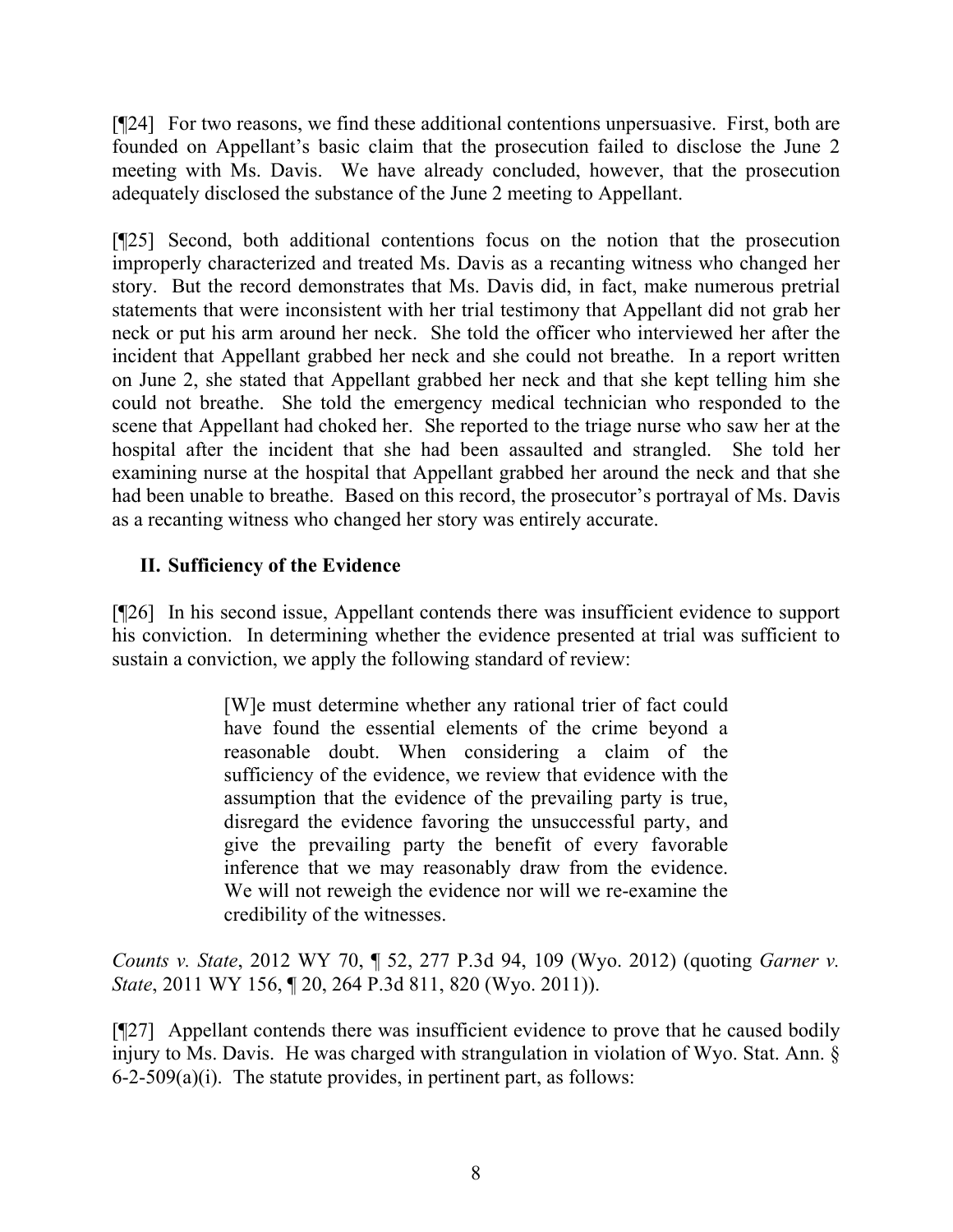## **§ 6-2-509. Strangulation of a household member; penalty.**

(a) A person is guilty of strangulation of a household member if he intentionally and knowingly or recklessly causes or attempts to cause bodily injury to a household member by impeding the normal breathing or circulation of blood by:

> (i) Applying pressure on the throat or neck of the household member[.]

The jury found that Appellant recklessly caused bodily injury by impeding normal breathing and circulation of blood by applying pressure on the throat or neck. Appellant contends there was insufficient evidence to support the conclusion that pressure was applied to Ms. Davis' throat or neck and the conclusion that any bodily injury was caused by impeding breathing or circulation.

[¶28] Appellant's argument focuses primarily on the trial testimony of Ms. Davis. He claims that she never testified at trial that Appellant impeded her breathing. According to Appellant, the State's claim that Ms. Davis was not being truthful in her testimony "does not constitute affirmative evidence that she ever reported facts which would constitute the injury, means and mechanism prohibited by W.S. § 6-2-509." Appellant fails to recognize, however, that the State introduced evidence of Ms. Davis' prior statements to medical personnel indicating that Appellant had grabbed her by the neck and that she had been unable to breathe. The State also presented physical evidence of symptoms consistent with strangulation, as well as professional medical opinions that Ms. Davis had been strangled. The evidence, viewed in the light most favorable to the State, is sufficient to prove that Ms. Davis' breathing was impaired from pressure applied to Ms. Davis' neck.

[¶29] Next, Appellant contends there was insufficient evidence to establish any bodily injury. Appellant claims that "The only bodily injury that the evidence suggested may have been caused by impeding the normal breathing or circulation of blood by applying pressure on the throat or neck was the petechiae," and that "Petechiae do not appear to fit within the definition of 'bodily injury.'" We disagree.

[¶30] The statutory definition of bodily injury provides:

# **§ 6-1-104. Definitions.**

(a) As used in this act, unless otherwise defined:

(i) "Bodily injury" means: